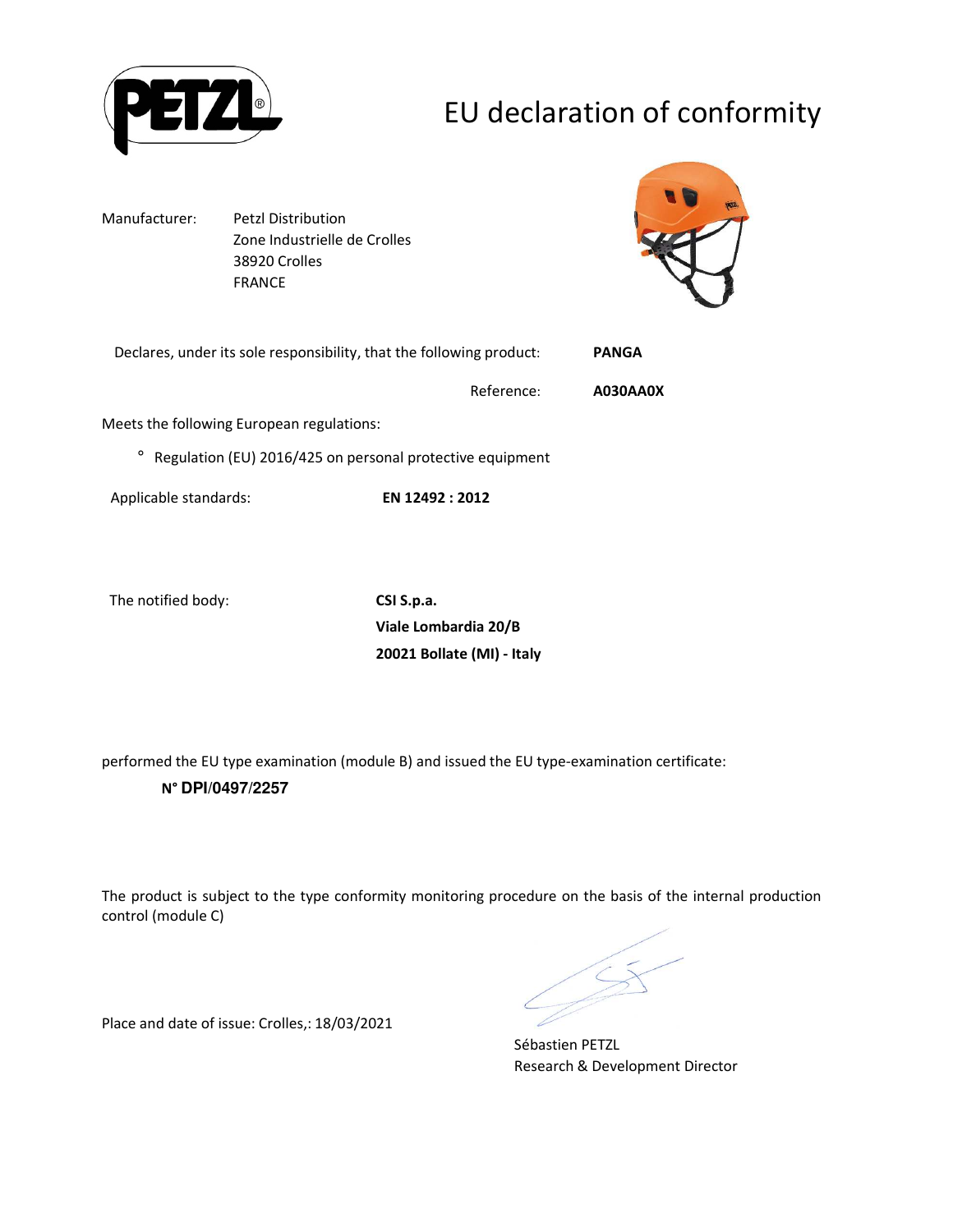

# Déclaration UE de conformité

Le fabricant: Petzl Distribution Zone Industrielle de Crolles 38920 Crolles FRANCE



| Déclare sous sa seule responsabilité que le produit suivant: | PANGA |
|--------------------------------------------------------------|-------|
|                                                              |       |

Référence: **A030AA0X** 

Est conforme aux réglementations européennes suivantes:

° Règlement (UE) 2016/425 relatif aux équipements de protection individuelle

Normes appliquées: **EN 12492 : 2012**

L'organisme notifié: **CSI S.p.a.**

**Viale Lombardia 20/B 20021 Bollate (MI) - Italy**

a effectué l'examen UE de type (module B) et a établi l'attestation d'examen UE de type: **N° DPI/0497/2257**

Le produit est soumis à la procédure de suivi de la conformité au type sur la base du contrôle interne de la production (module C)

Sébastien PETZL Directeur Recherche & Développement

Date et lieu d'établissement: Crolles,: 18/03/2021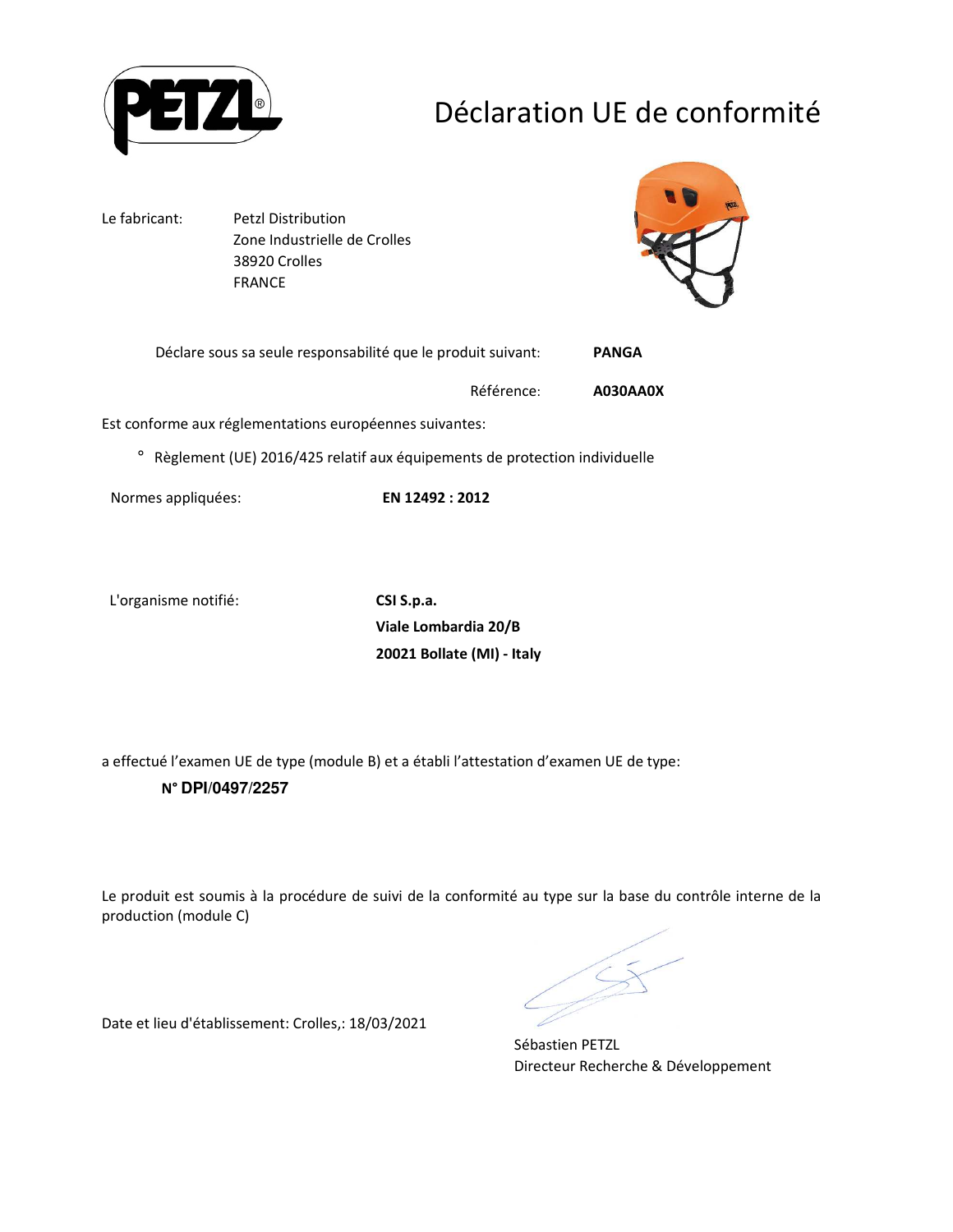

## EU-Konformitätserklärung

Der Hersteller: Petzl Distribution Zone Industrielle de Crolles 38920 Crolles FRANCE



| Erklärt in alleiniger Verantwortung, dass folgendes Produkt: |           | <b>PANGA</b> |
|--------------------------------------------------------------|-----------|--------------|
|                                                              | Referenz: | A030AA0X     |

Folgende europäische Vorschriften erfüllt:

° Verordnung (EU) 2016/425 über persönliche Schutzausrüstungen

Angewandte Normen: **EN 12492 : 2012**

Die benannte Stelle: **CSI S.p.a.**

**Viale Lombardia 20/B 20021 Bollate (MI) - Italy**

hat die EU-Baumusterprüfung (Modul B) durchgeführt und die EU-Baumusterprüfbescheinigung ausgestellt: **N° DPI/0497/2257**

Das Produkt wird dem Bewertungsverfahren hinsichtlich der Konformität mit dem Baumuster auf der Grundlage einer internen Fertigungskontrolle unterzogen (Modul C)

Ort und Datum der Ausstellung: Crolles,: 18/03/2021

Sébastien PETZL Leiter Forschung & Entwicklung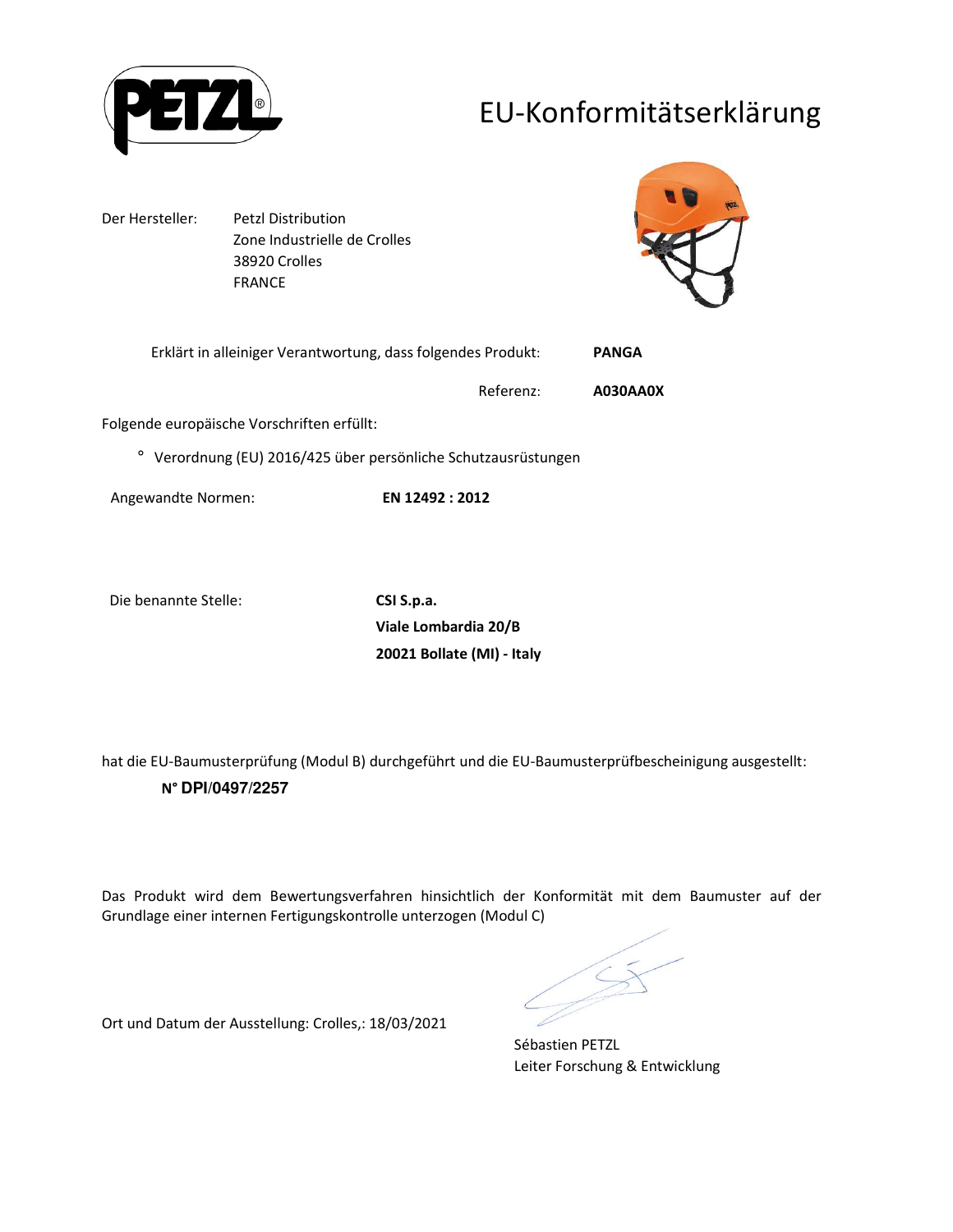

# Dichiarazione di conformità UE

Il fabbricante: Petzl Distribution Zone Industrielle de Crolles 38920 Crolles FRANCE



Dichiara sotto la sua esclusiva responsabilità che il seguente prodotto: **PANGA** 

Codice: **A030AA0X** 

È conforme alle seguenti normative europee:

° Regolamento (UE) 2016/425 sui dispositivi di protezione individuale

Norme applicate: **EN 12492 : 2012**

L'organismo notificato: **CSI S.p.a.**

**Viale Lombardia 20/B 20021 Bollate (MI) - Italy**

ha svolto l'esame UE del tipo (modulo B) e ha rilasciato il certificato di esame UE del tipo: **N° DPI/0497/2257**

Il prodotto è oggetto della procedura di controllo della conformità al tipo basata sul controllo interno della produzione (modulo C)

Sébastien PETZL Diretor de Investigação e Desenvolvimento

Luogo e data del rilascio: Crolles,: 18/03/2021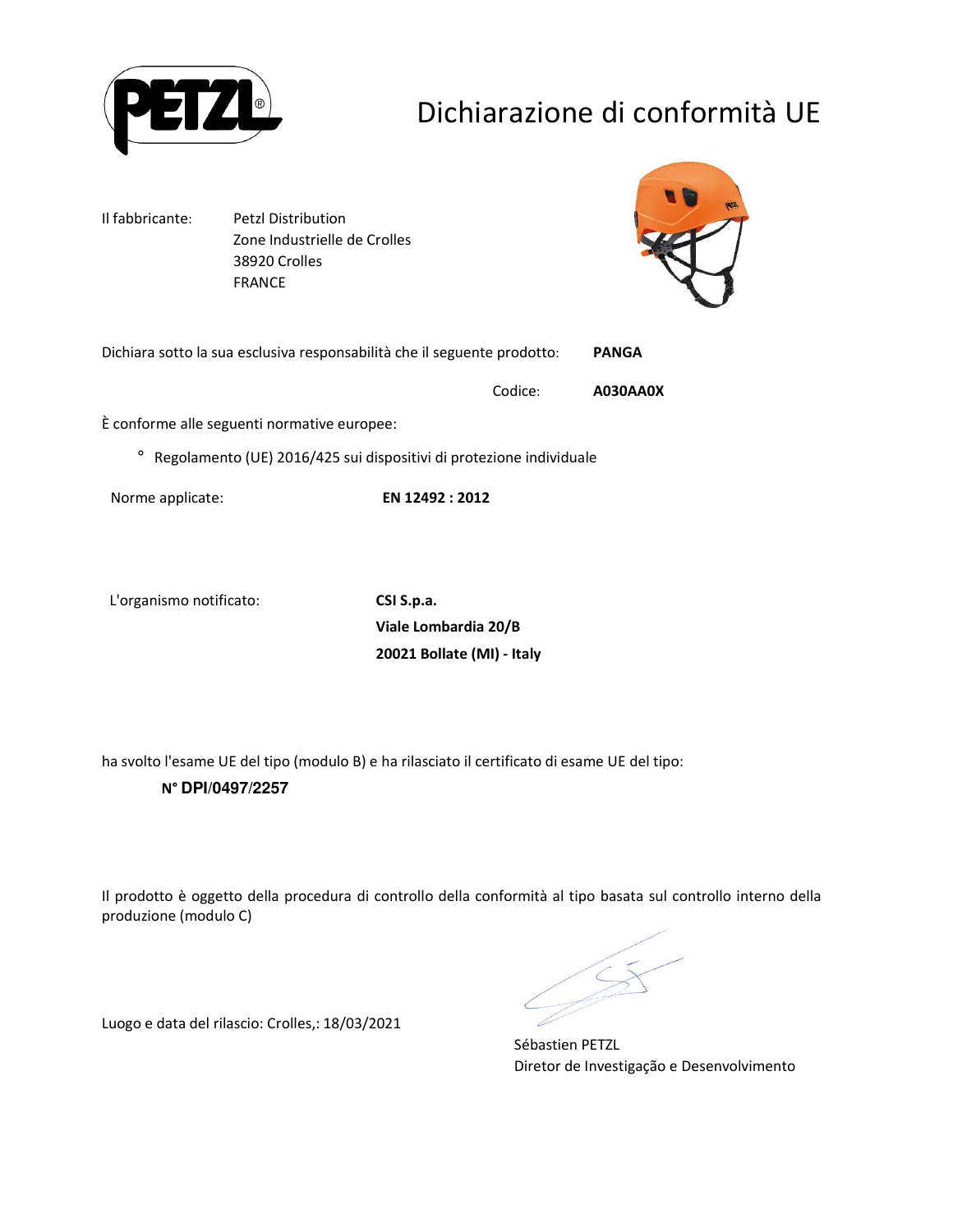

# Declaración de conformidad UE

El fabricante: Petzl Distribution Zone Industrielle de Crolles 38920 Crolles FRANCE



| Declara bajo su única responsabilidad que el producto siguiente: | <b>PANGA</b> |
|------------------------------------------------------------------|--------------|
|------------------------------------------------------------------|--------------|

Referencia: **A030AA0X** 

Es conforme con la siguiente legislación europea:

° Reglamento (UE) 2016/425 relativo a los equipos de protección individual

Normas aplicadas: **EN 12492 : 2012**

El organismo notificado: **CSI S.p.a.**

**Viale Lombardia 20/B 20021 Bollate (MI) - Italy**

ha efectuado el examen UE de tipo (módulo B) y ha expedido el certificado de examen UE de tipo: **N° DPI/0497/2257**

El producto está sometido al procedimiento de seguimiento de la conformidad con el tipo basada en el control interno de la producción (módulo C)

Sébastien PETZL Director de Investigación y Desarrollo

Lugar y fecha de emisión: Crolles,: 18/03/2021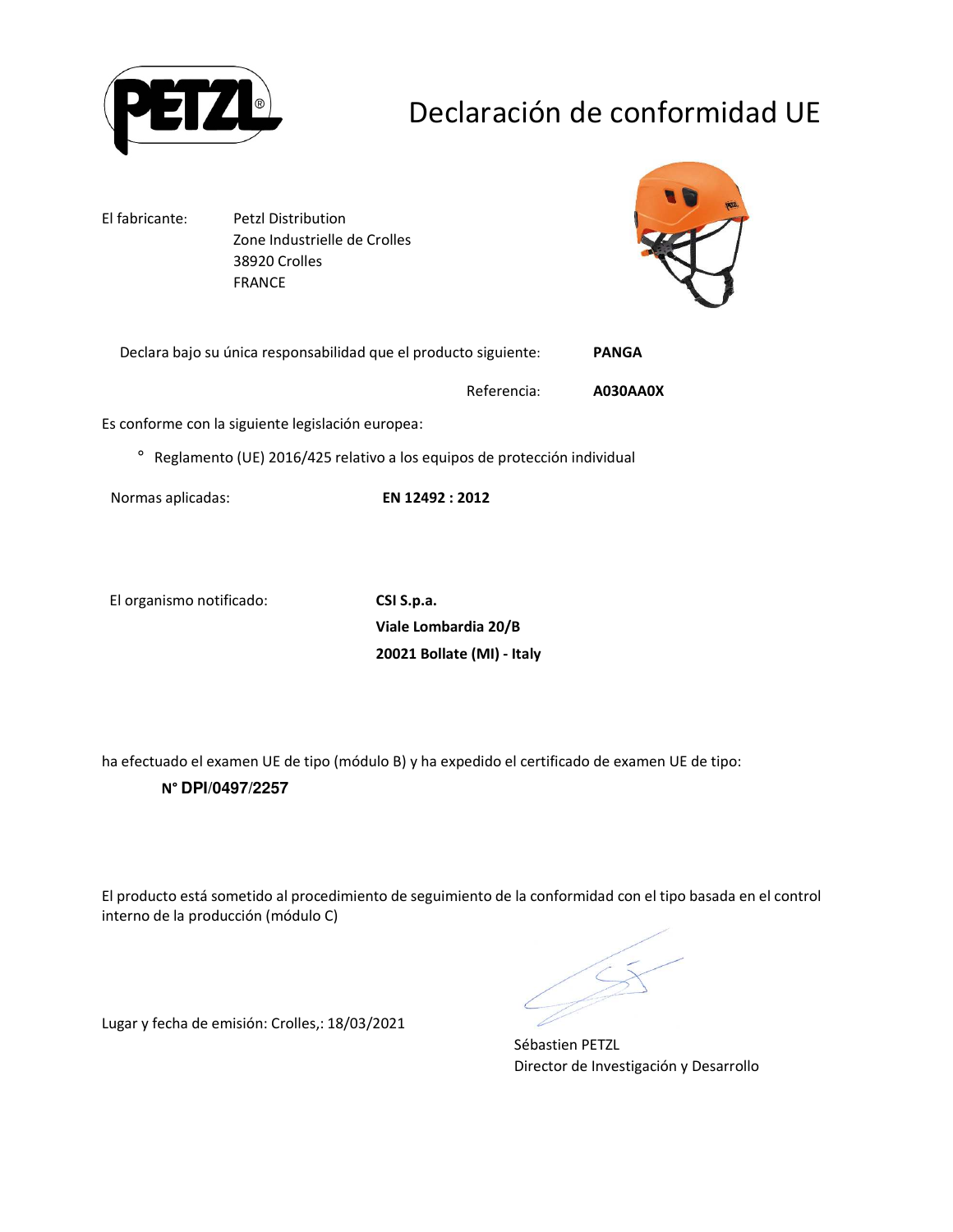

# Declaração UE de conformidade

O Fabricante: Petzl Distribution Zone Industrielle de Crolles 38920 Crolles FRANCE



| Declara sob sua exclusiva responsabilidade que o seguinte produto: | <b>PANGA</b> |
|--------------------------------------------------------------------|--------------|
|                                                                    |              |

Referência: **A030AA0X** 

Está em conformidade com a legislação europeia seguinte:

° Regulamento (UE) 2016/425 relativo aos equipamentos de proteção individual

Normas aplicadas: **EN 12492 : 2012**

O organismo notificado: **CSI S.p.a.**

**Viale Lombardia 20/B 20021 Bollate (MI) - Italy**

efectuou o exame UE de tipo (módulo B) e estabeleceu o certificado de exame UE de tipo: **N° DPI/0497/2257**

O produto é submetido ao procedimento de acompanhamento da conformidade com o tipo baseada no controlo interno da produção (módulo C)

Sébastien PETZL Director de Investigação e Desenvolvimento

Local e data de emissão: Crolles,: 18/03/2021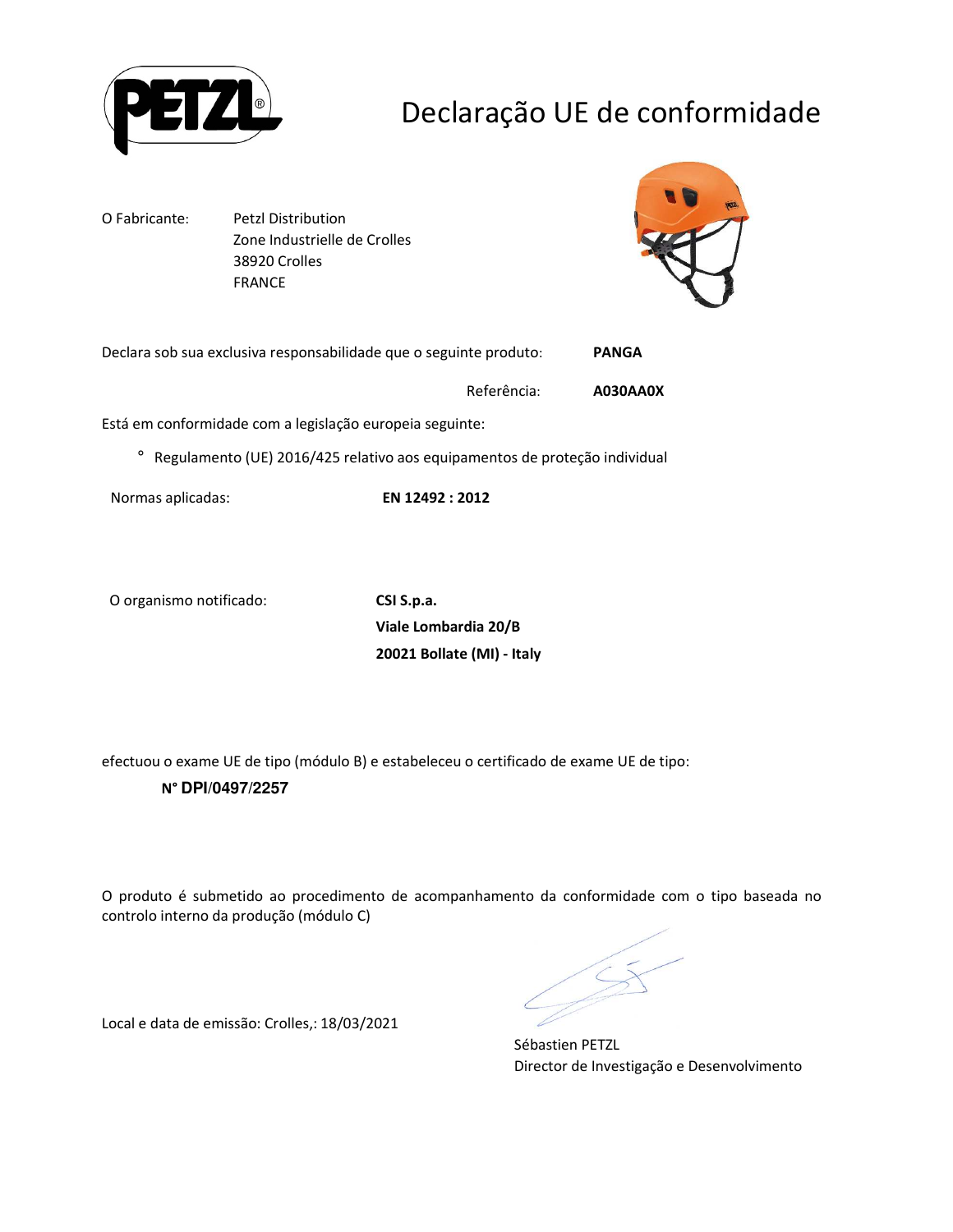

## EU-conformiteitsverklaring

Fabrikant: Petzl Distribution Zone Industrielle de Crolles 38920 Crolles FRANCE



|  | Verklaart op eigen verantwoording dat het volgende product: | <b>PANGA</b> |
|--|-------------------------------------------------------------|--------------|
|--|-------------------------------------------------------------|--------------|

Referentie: **A030AA0X** 

Voldoet aan de volgende Europese bepalingen:

° Verordening (EU) 2016/425 betreffende persoonlijke beschergsmiddelen

Toegepaste normen: **EN 12492 : 2012**

De aangemelde: **CSI S.p.a.** 

**Viale Lombardia 20/B 20021 Bollate (MI) - Italy**

instantie heeft het EU-typeonderzoek (module B) verricht en het certificaat van het EU-typeonderzoek afgegeven:

#### **N° DPI/0497/2257**

Het product is onderworpen aan de conformiteitsopvolgingsprocedure aangaande de conformiteit met het type op basis van de interne productiecontrole (module C)

Plaats en datum van afgifte: Crolles,: 18/03/2021

Sébastien PETZL Directeur Onderzoek en Ontwikkeling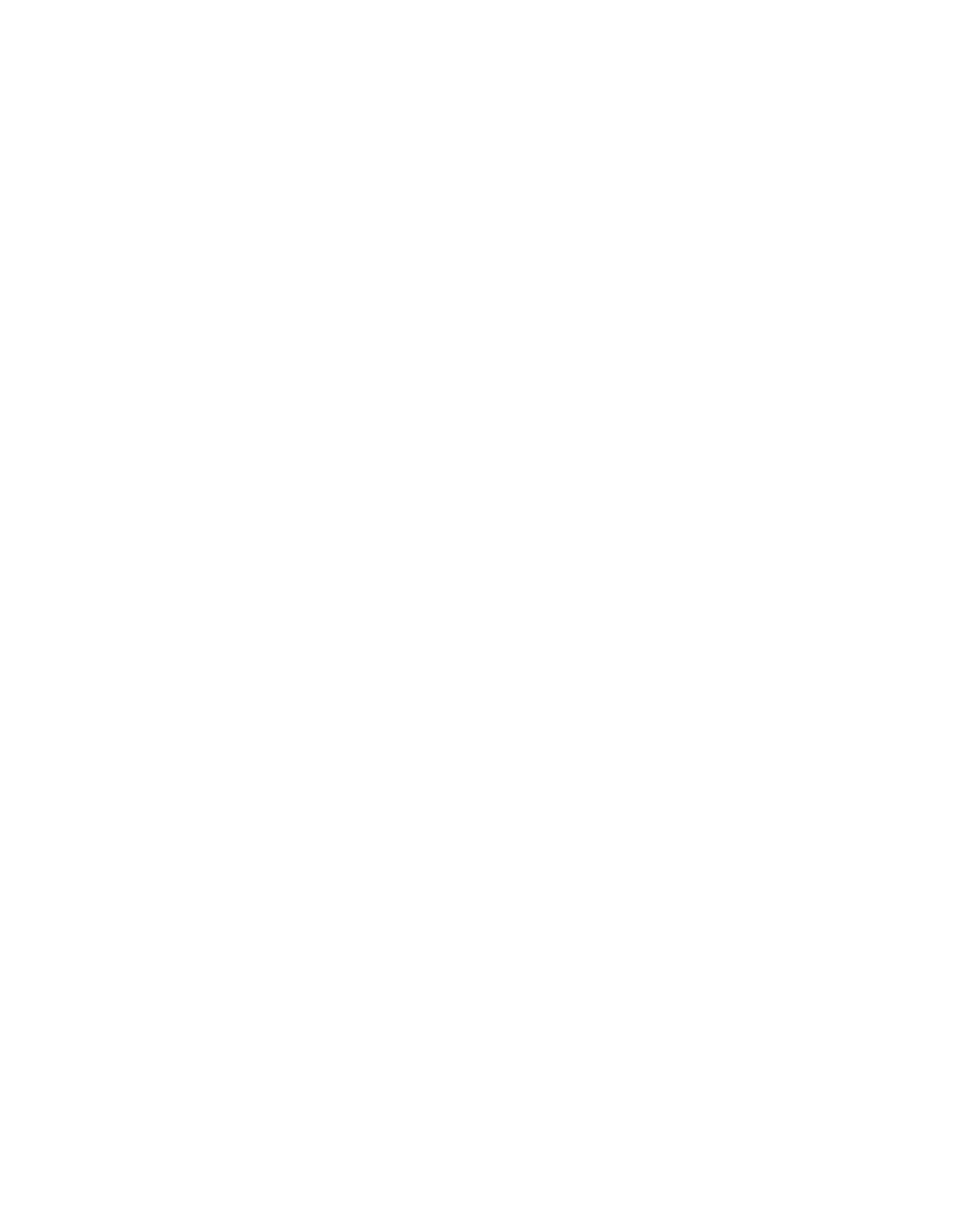

## EU-försäkran om överensstämmelse

Tillverkare: Petzl Distribution Zone Industrielle de Crolles 38920 Crolles FRANCE



|                                                        | Under eget ansvar, tillkännager att följande produkt: | <b>PANGA</b>    |
|--------------------------------------------------------|-------------------------------------------------------|-----------------|
|                                                        | Produkt referens:                                     | <b>A030AA0X</b> |
| Motsvarar följande Europeisk lagstiftning:             |                                                       |                 |
| Förordning (EU) 2016/425 om personlig skyddsutrustning |                                                       |                 |
| Standarder som används:                                | EN 12492 : 2012                                       |                 |

Den anmälda organ: **CSI S.p.a.**

**Viale Lombardia 20/B 20021 Bollate (MI) - Italy**

har utfört EU typprövning (modul B) och utfärdat EU typintyget: **N° DPI/0497/2257**

Produkten omfattas av förfarandet för kontroll av överensstämmelse med typ som grundar sig på intern tillverkningskontroll (modul C)

Sébastien PETZL Chef inom forskning och utveckling

Ort och datum för utfärdande: Crolles,: 18/03/2021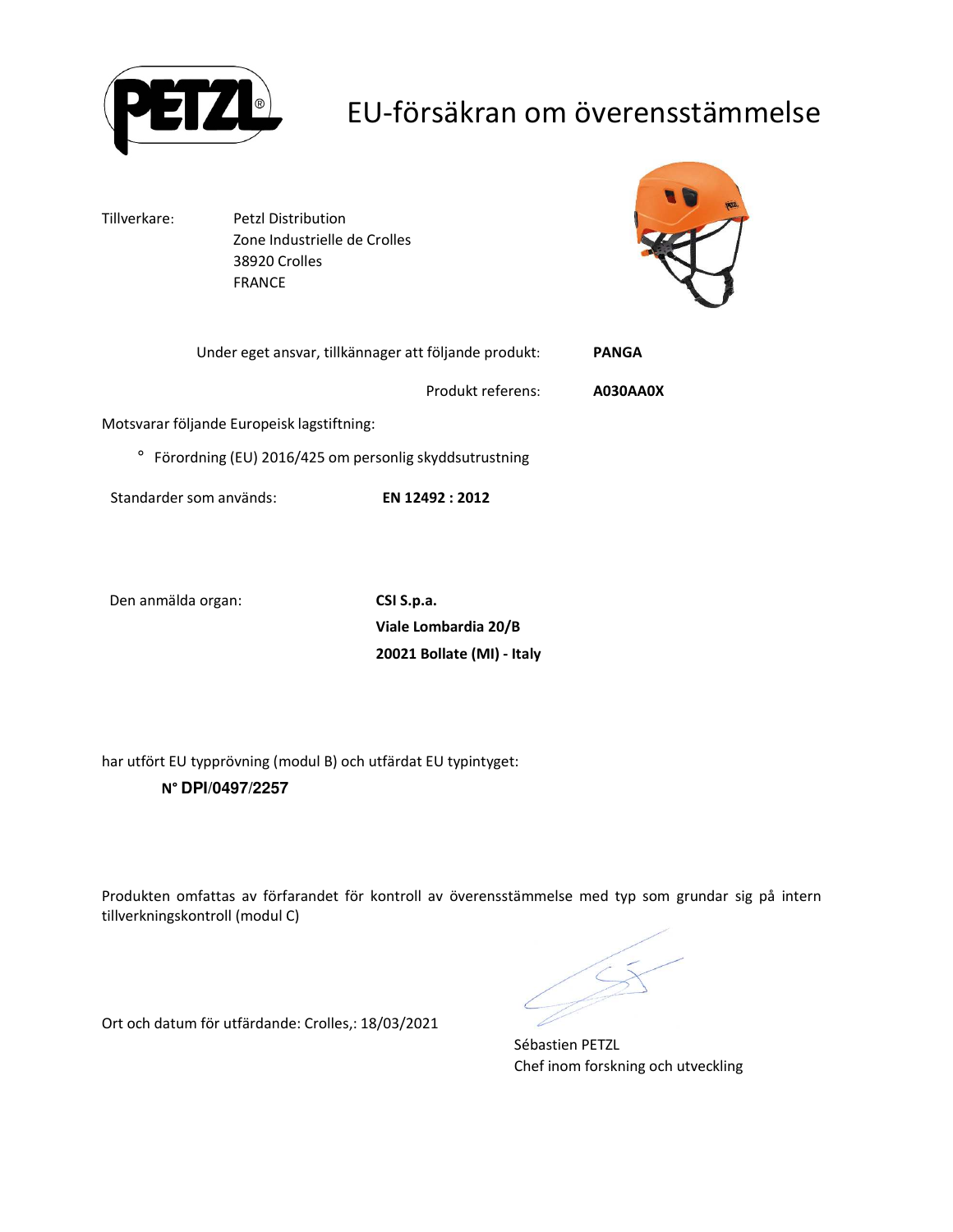

### EU-vaatimustenmukaisuusvakuutus

Valmistaja: Petzl Distribution Zone Industrielle de Crolles 38920 Crolles FRANCE



vakuuttaa yksinomaan omalla vastuullaan, että seuraava tuote: **PANGA**  Tuotekoodi: **A030AA0X**  Täyttää seuraavien direktiivien vaatimukset: ° Asetus (EU) 2016/425 henkilönsuojaimista On seuraavien standardien mukainen: **EN 12492 : 2012**

Ilmoitetun laitoksen on: **CSI S.p.a.**

**Viale Lombardia 20/B 20021 Bollate (MI) - Italy**

suorittava taho on tehnyt EU:n tyyppitarkastuksen (moduuli B) ja on myöntänyt EU:n tyyppitarkastussertifikaatin:

#### **N° DPI/0497/2257**

Tuotteeseen sovelletaan valvontamenettelyä, joka kohdistuu tyyppiä koskevan vaatimuksenmukaisuuden varmistamiseen ja joka perustuu sisäiseen tuotannonvalvontaan (moduuli C)

Antamispaikka ja -päivämäärä: Crolles,: 18/03/2021

Sébastien PETZL Tutkimus- ja tuotekehitysjohtaja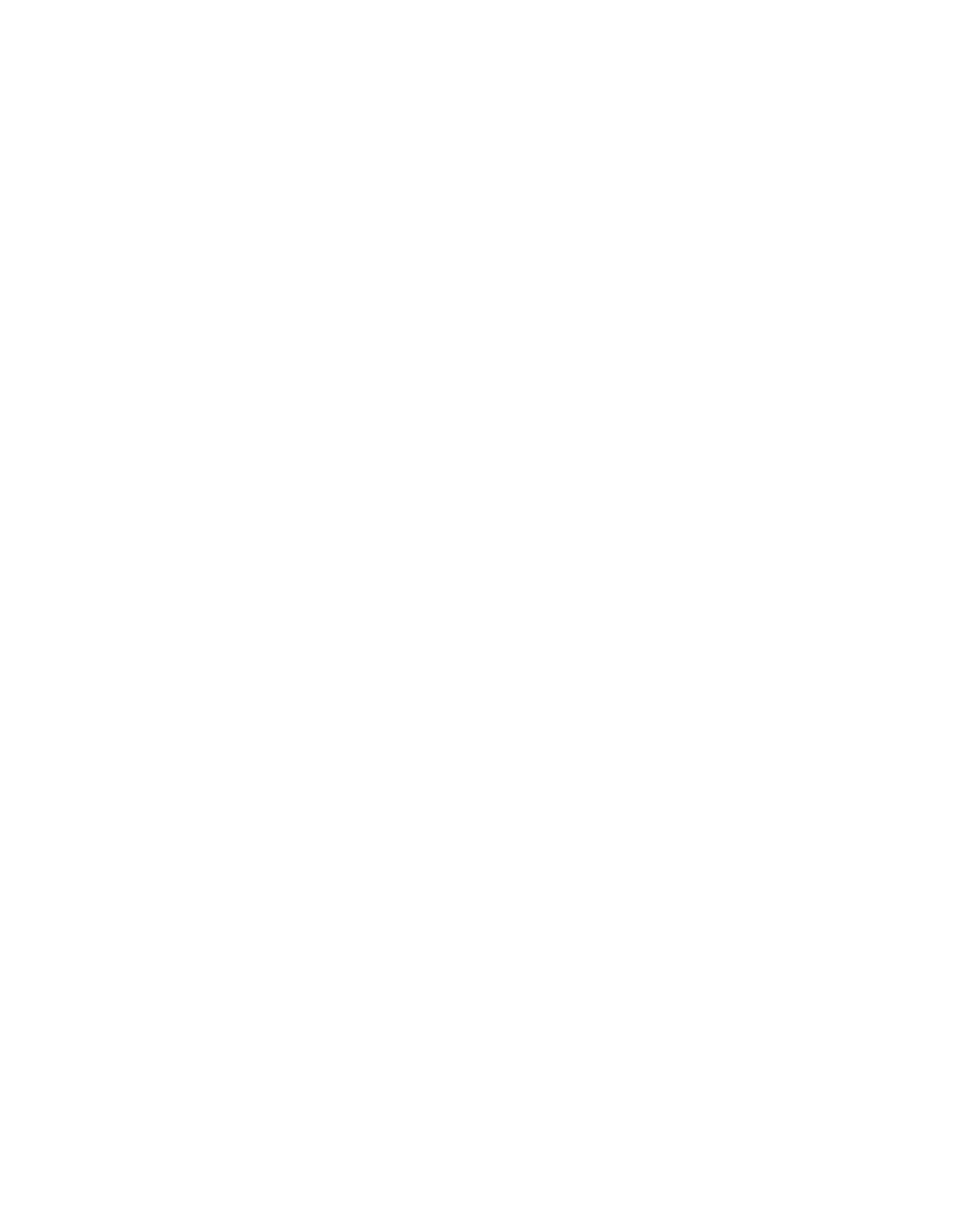

### EU samsvarserklæring

Produsent: Petzl Distribution Zone Industrielle de Crolles 38920 Crolles FRANCE



| Erklærer med fullt ansvar at det følgende produktet:       |            | <b>PANGA</b> |
|------------------------------------------------------------|------------|--------------|
|                                                            | Referanse: | A030AA0X     |
| Møter følgende europeiske reguleringer:                    |            |              |
| EU regulativ 2016/425 for personlig verneutstyr<br>$\circ$ |            |              |

Det tekniske kontrollorganet: **CSI S.p.a.**

**Viale Lombardia 20/B 20021 Bollate (MI) - Italy**

har utført EU typekontroll (modul B) og har etablert EU typekontroll sertifikat: **N° DPI/0497/2257**

Gjeldende standarder: **EN 12492 : 2012**

Produktet er underlagt monitoreringsprosedyrer for konformitet for type basert på intern produksjonskontroll (modul C)

Sébastien PETZL Forsknings- og utviklingsleder

Sted og dato for utstedelse: Crolles,: 18/03/2021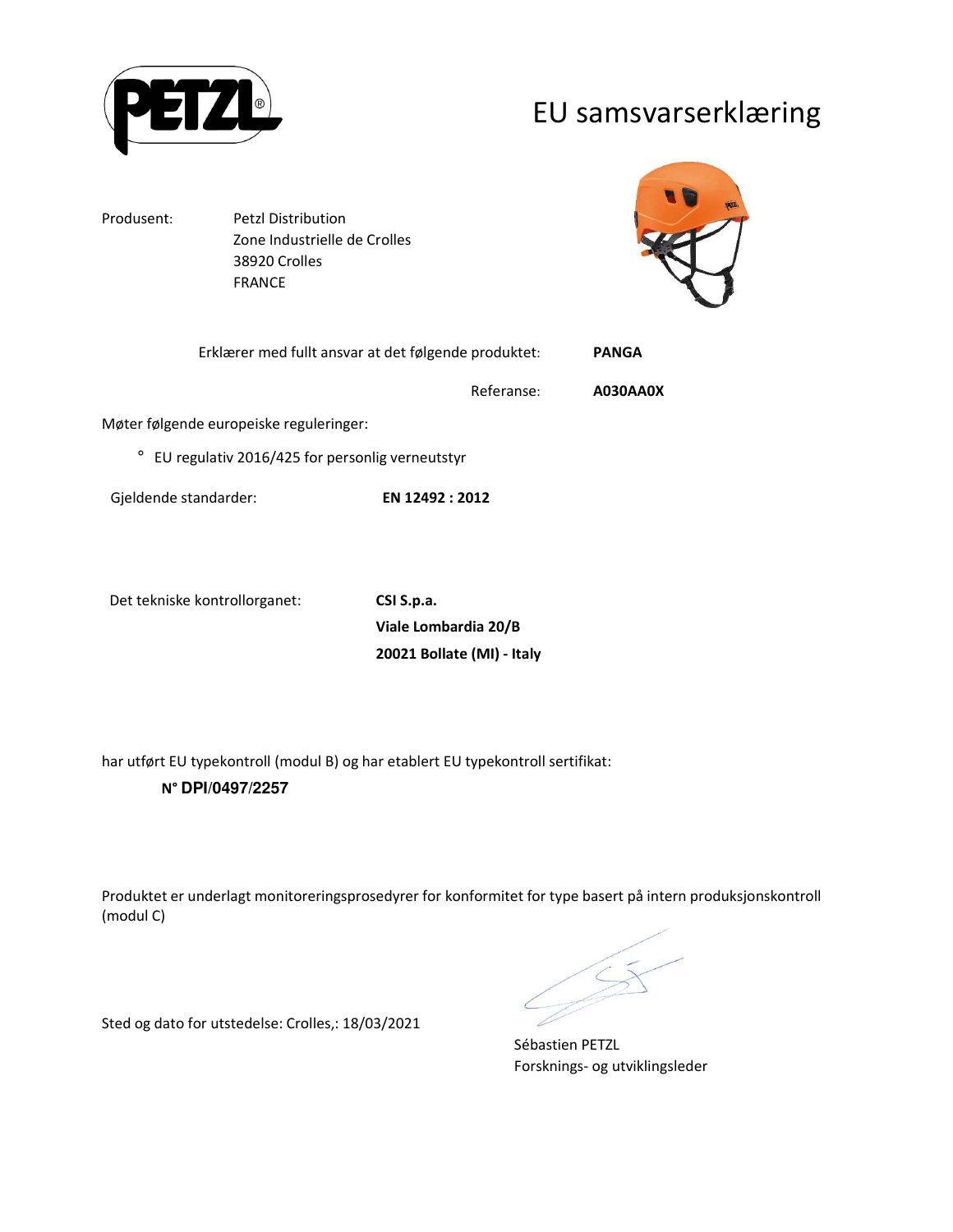

# EU prohlášení o shodě

Výrobce: Petzl Distribution Zone Industrielle de Crolles 38920 Crolles FRANCE



| Prohlašuje, na svoji plnou odpovědnost, že následující produkt: | PANGA |
|-----------------------------------------------------------------|-------|
|                                                                 |       |

Kódové označení: **A030AA0X** 

Splňuje následující Evropské směrnice:

° Tento produkt splňuje Nařízení (EU) 2016/425 o osobních ochranných prostředcích

Aplikované normy: **EN 12492 : 2012**

Oznámená instituce: **CSI S.p.a.**

**Viale Lombardia 20/B 20021 Bollate (MI) - Italy**

provedla přezkoušení typu EU (modul B) a vydala certifikát EU o přezkoušení typu: **N° DPI/0497/2257**

Výrobek podléhá postupu pro kontrolu shody s typem na základě vnitřní kontroly výroby (modul C)

Sébastien PETZL Ředitel výzkumu a vývoje

Místo a datum vydání: Crolles,: 18/03/2021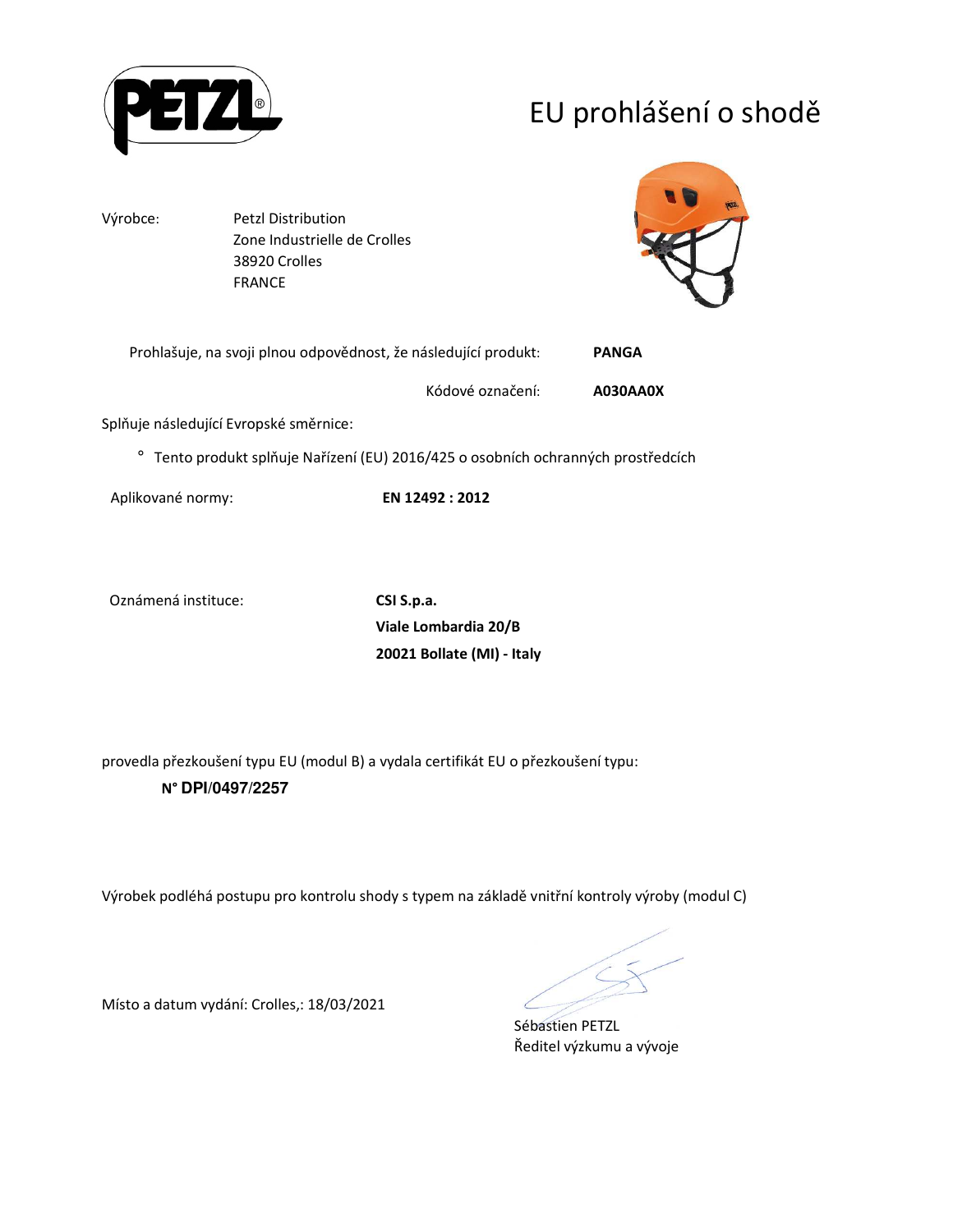

# Deklaracja zgodności UE

Producent: Petzl Distribution

 Zone Industrielle de Crolles 38920 Crolles FRANCE



Deklaruje na swoją wyłączną odpowiedzialność, że następujący produkt: **PANGA** 

Kod: **A030AA0X** 

Jest zgodny z następującym prawodawstwem europejskim:

° Rozporządzenie (UE) 2016/425 w sprawie środków ochrony indywidualnej

Zastosowane normy: **EN 12492 : 2012**

Jednostka notyfikowana: **CSI S.p.a.**

**Viale Lombardia 20/B 20021 Bollate (MI) - Italy**

przeprowadziła badanie typu UE (moduł B) i wydała certyfikat badania typu UE: **N° DPI/0497/2257**

Produkt podlega procedurze zgodności z typem w oparciu o wewnętrzną kontrolę produkcji (moduł C)

Sébastien PETZL Dyrektor ds. Badań i Rozwoju

Miejsce i data wydania: Crolles,: 18/03/2021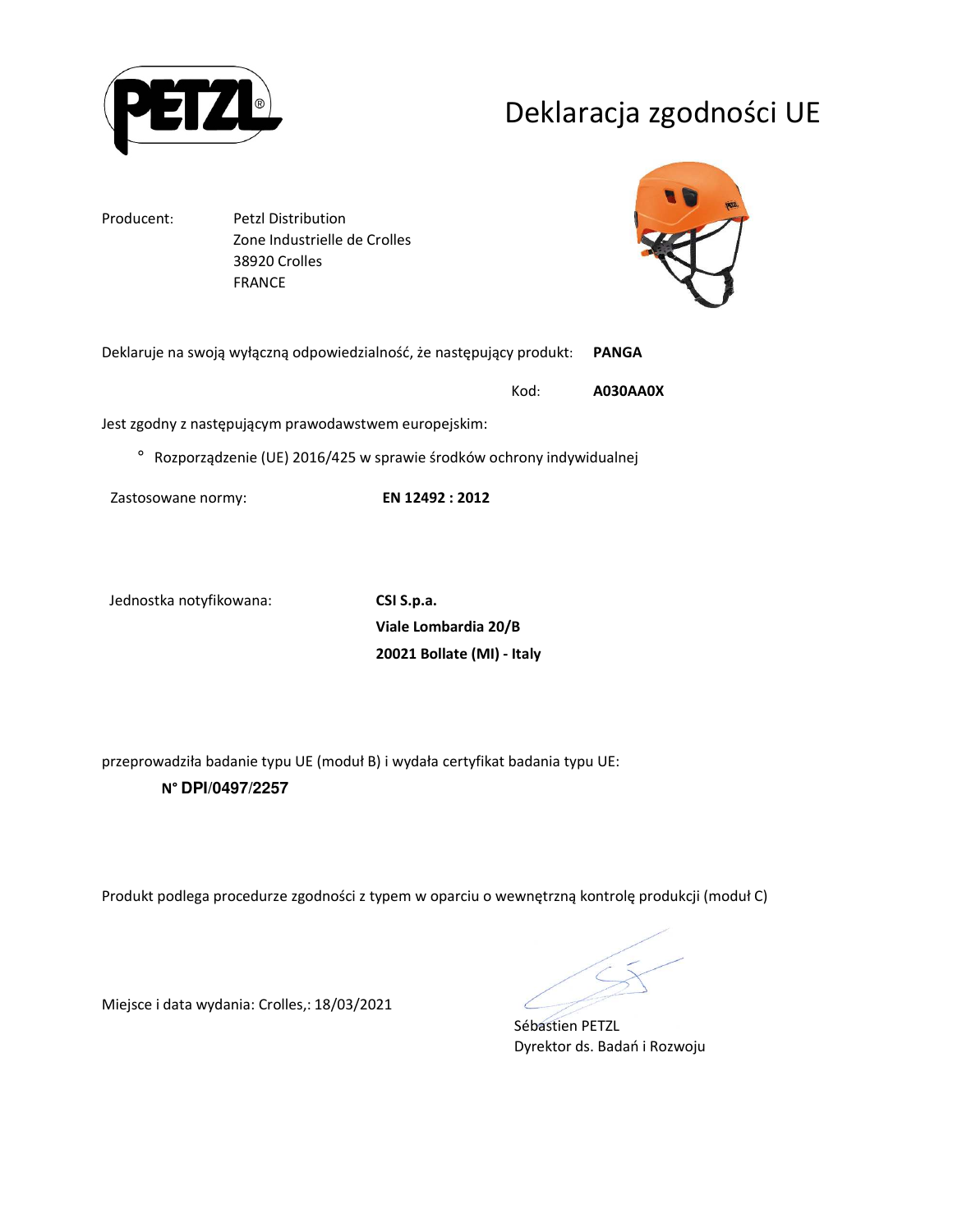

## EU izjava o skladnosti

Proizvajalec: Petzl Distribution Zone Industrielle de Crolles 38920 Crolles FRANCE



| S polno odgovornostjo izjavlja, da izdelek:               | <b>PANGA</b> |
|-----------------------------------------------------------|--------------|
| Oznaka izdelka:                                           | A030AA0X     |
| Ustreza naslednjim evropskim predpisom:                   |              |
| Uredba (EU) 2016/425 o osebni varovalni opremi<br>$\circ$ |              |

Veljavni standardi: **EN 12492 : 2012**

Priglašeni organ: **CSI S.p.a.**

**Viale Lombardia 20/B 20021 Bollate (MI) - Italy**

je opravil EU-pregled tipa (modul B) in izdal certifikat o EU-pregledu tipa: **N° DPI/0497/2257**

Kraj in datum izdaje: Crolles,: 18/03/2021

Izdelek je predmet postopka spremljanja stanja za skladnost s tipom na podlagi notranjega nadzora proizvodnje (modul C)

Sébastien PETZL Direktor za raziskave in razvoj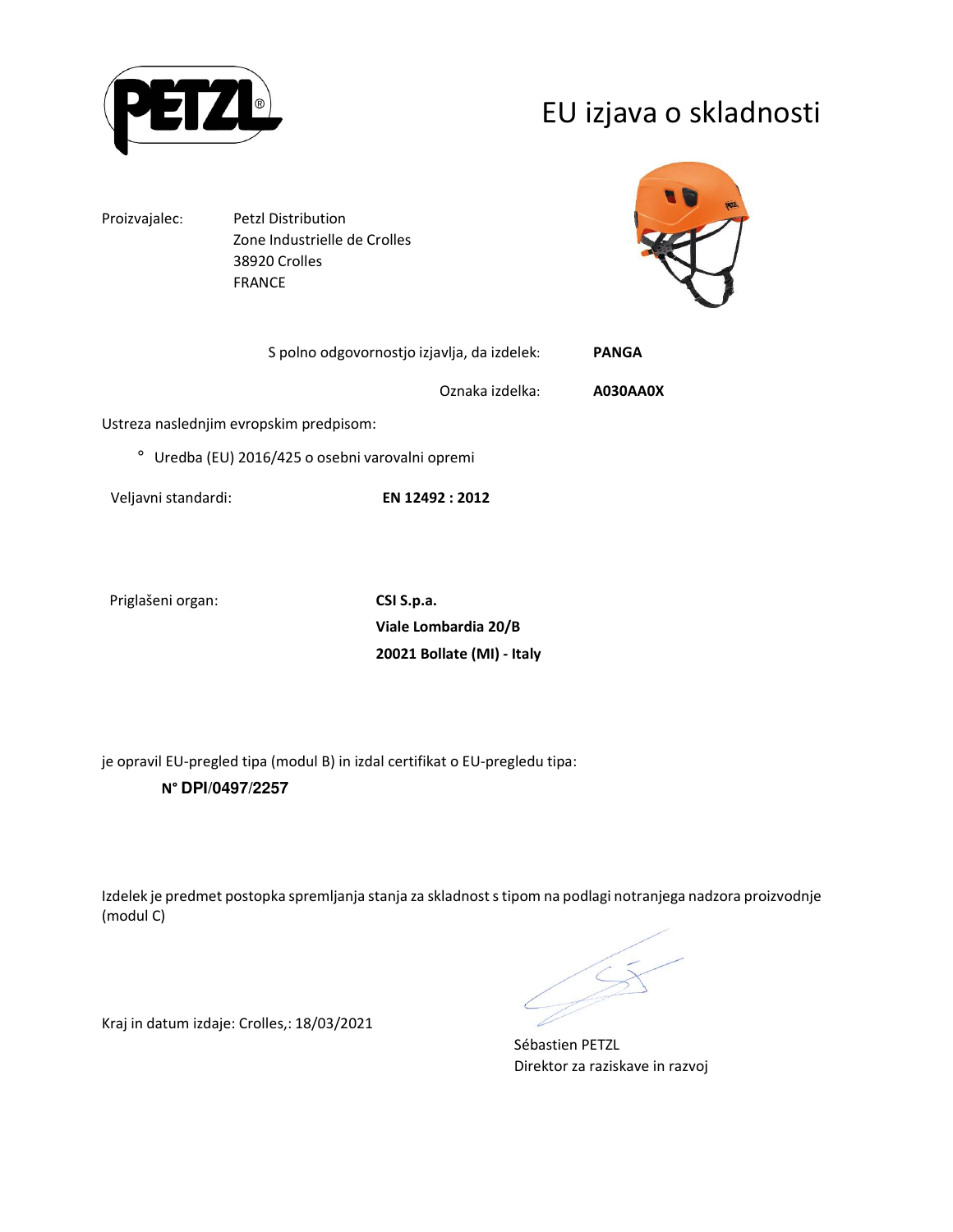

# EU megfelelőségi nyilatkozat

A gyártó: Petzl Distribution Zone Industrielle de Crolles 38920 Crolles FRANCE

Alaklamazandó előírások: **EN 12492 : 2012**

A kiállítás helye és dátuma: Crolles,: 18/03/2021



| Ezúton nyilatkozik, hogy a következő termék:           | <b>PANGA</b> |
|--------------------------------------------------------|--------------|
| Cikkszám:                                              | A030AA0X     |
| Megfelel a következő európai szabványoknak:            |              |
| 2016/425 számú (EU) rendelet az egyéni védőeszközökről |              |

A notifikált szervezet: **CSI S.p.a.**

**Viale Lombardia 20/B 20021 Bollate (MI) - Italy**

elvégzi az EU-típusvizsgálatot (B. modul) és kiállítja az EU minőségtanúsítványt: **N° DPI/0497/2257**

Ezt követően a terméket belső gyártásellenőrzésen alapuló típusmegfelelőségi vizsgálatnak vetik alá (C. Modul)

Sébastien PETZL Kutatási-fejlesztési igazgató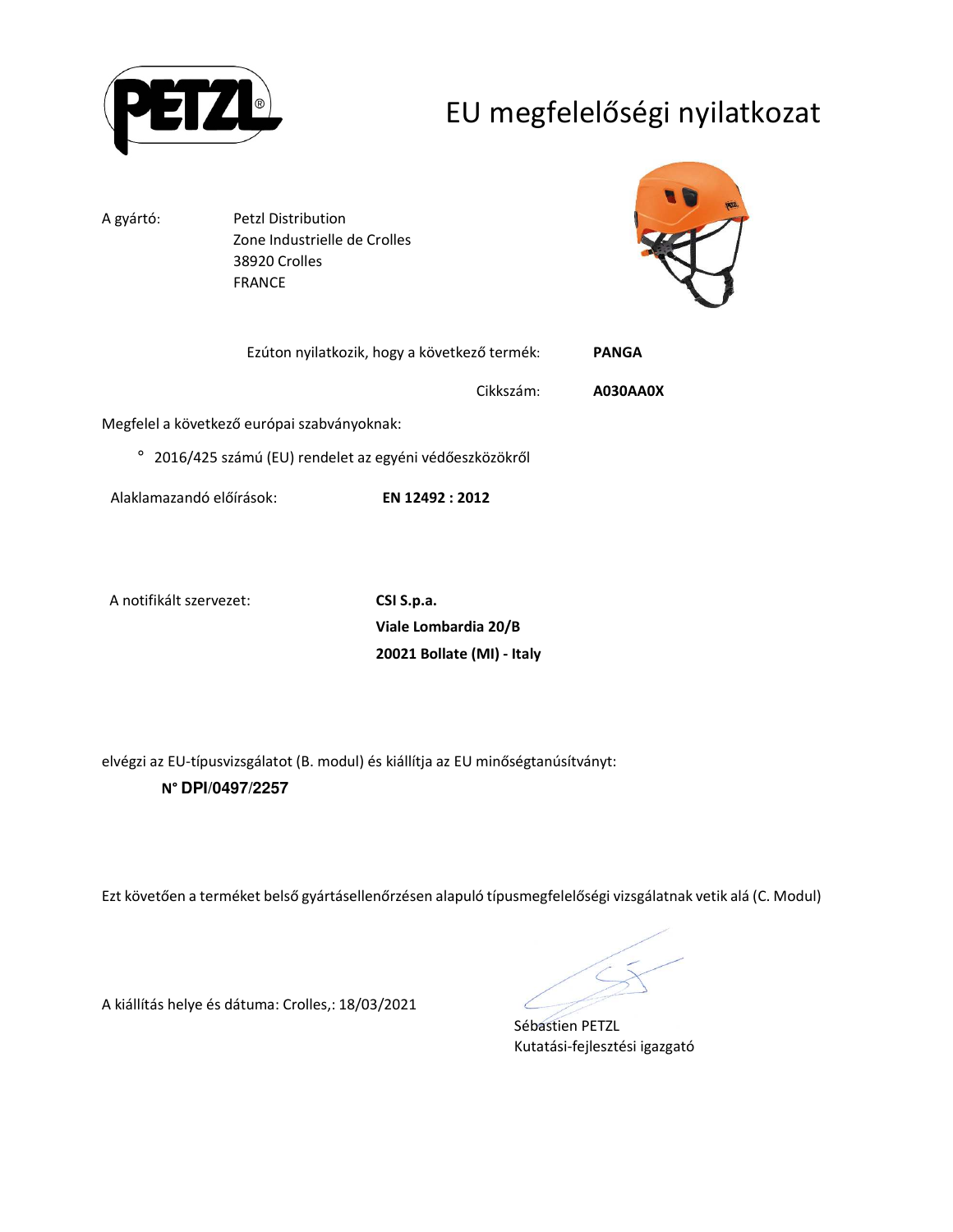

### Декларация ЕС за съответствие

Производителят: Petzl Distribution Zone Industrielle de Crolles 38920 Crolles FRANCE



| Декларира под своя лична отговорност, че продуктът: |                   | PANGA    |
|-----------------------------------------------------|-------------------|----------|
|                                                     | Референтен номер: | A030AA0X |

Е в съответствие със следните европейски нормативни документи:

° Регламент (ЕС) 2016/425 относно личните предпазни средства

Приложими стандарти: **EN 12492 : 2012**

Нотифицираният орган: **CSI S.p.a.**

**Viale Lombardia 20/B 20021 Bollate (MI) - Italy**

е осъществил изследване ЕС на типа (модул В) и е издал сертификат за изпитание ЕС на типа: **N° DPI/0497/2257**

Продуктът е преминал процедура за изследване на типа въз основа на вътрешен производствен контрол (модул С)

Sébastien PETZL Директор изследвания и развитие

място и дата на издаване: Crolles,: 18/03/2021